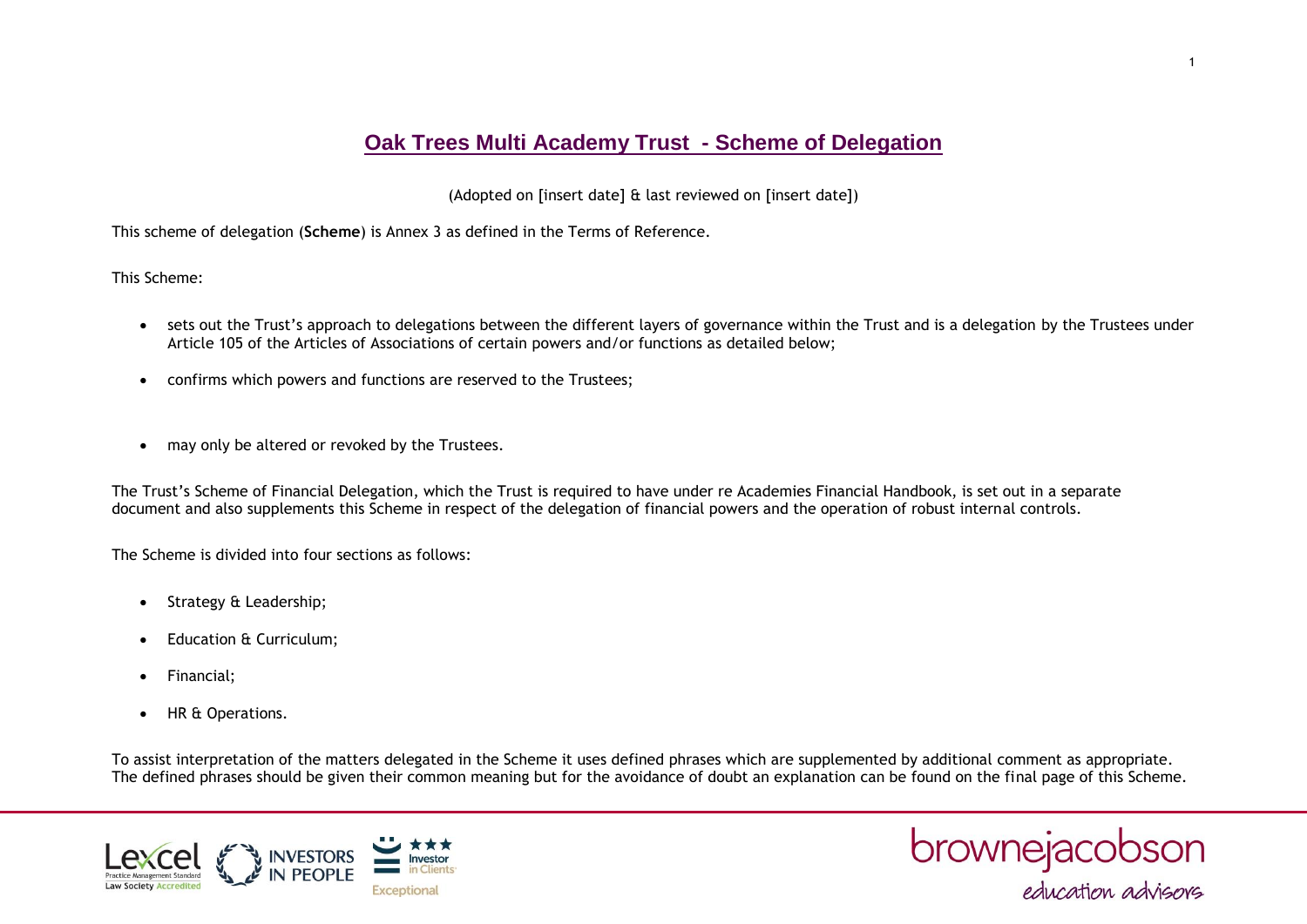| <b>STRATEGY AND LEADERSHIP</b>                                                                                                                                                                           |                                                           |                                                                                         |                                                                                           |                                                         |
|----------------------------------------------------------------------------------------------------------------------------------------------------------------------------------------------------------|-----------------------------------------------------------|-----------------------------------------------------------------------------------------|-------------------------------------------------------------------------------------------|---------------------------------------------------------|
|                                                                                                                                                                                                          | <b>Trustees</b>                                           | <b>CEO</b>                                                                              | <b>LGB</b>                                                                                | <b>Principal/Head</b>                                   |
| Set strategic objectives of the Trust & Academies                                                                                                                                                        | Determine - for the<br>Trust & Academies                  | Develop - in the<br>case of the<br>Academies in<br>consultation with<br>LGB & Principal | Recommend to the<br>CEO and Trustees-<br>in the case of their<br>Academy                  | Consult - in the<br>case of their<br>Academy<br>Deliver |
| Deliver strategic objectives of the Trust & Academies                                                                                                                                                    | Review                                                    | <b>Deliver</b>                                                                          | Review                                                                                    | Deliver                                                 |
| Scrutiny: Performance - review & challenge progress of the<br>Trust against its strategic objectives and KPIs                                                                                            | Review - progress<br>of the Trust &<br>Academies          | Report<br>Review - reports<br>from the<br>LGBs/Principals                               | Review - progress<br>of the Academy<br>Report - progress<br>to the CEO/MT<br>Team & Board | Report - progress<br>of the Academy to<br>the LGB       |
| Scrutiny: Ethos - operation of the Trust & Academies against<br>the agreed character, mission & ethos                                                                                                    | Review                                                    | Report                                                                                  | Review                                                                                    | Report                                                  |
| Compliance: Funding Agreement - comply with all<br>obligations including the Academies Financial Handbook                                                                                                | Review                                                    | <b>Deliver</b>                                                                          | Comply                                                                                    | Comply                                                  |
| <b>Compliance: Regulatory - with all regulations affecting the</b><br>Trust (including all charity law, company law, employment<br>law and health and safety                                             | Review                                                    | <b>Deliver</b><br>Report - to Board                                                     | Review                                                                                    | Deliver<br>Report - to LGB &<br>CEO/MT                  |
| Compliance: Financial Oversight - ensuring that there are<br>appropriate financial controls so that there is regularity,<br>probity and value for money in relation to the management<br>of public funds | Determine -<br>policies to ensure<br>compliance<br>Review | <b>Deliver</b><br>Report - to Board                                                     | Review                                                                                    | Deliver<br>Report - to LGB &<br>CEO/MT                  |



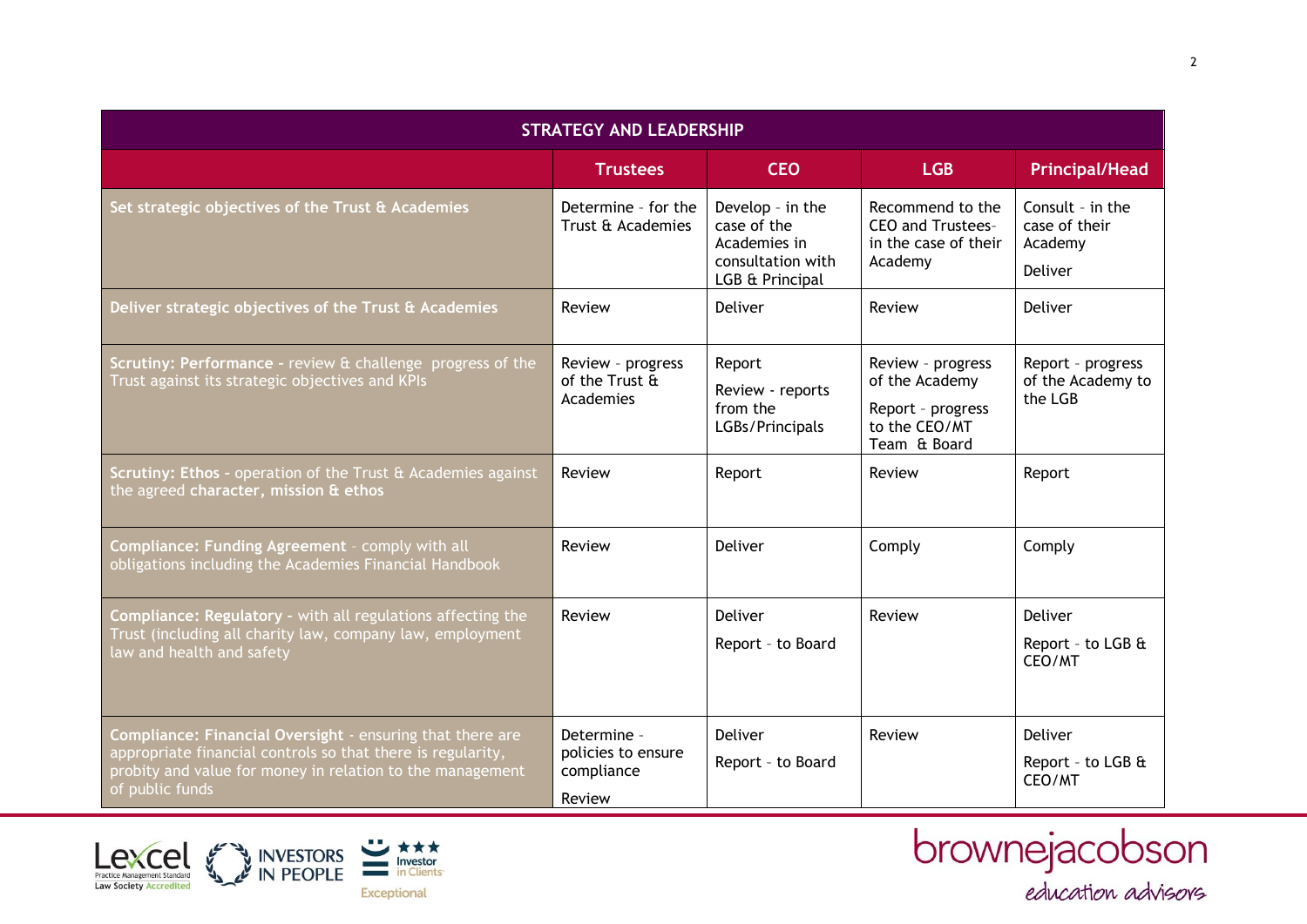| <b>STRATEGY AND LEADERSHIP</b>                                                                                                                                                                                    |                                                                                                                                                                                                                                                      |                                                                                                                                                                                                                                            |                                                                                                                                                    |                                                        |
|-------------------------------------------------------------------------------------------------------------------------------------------------------------------------------------------------------------------|------------------------------------------------------------------------------------------------------------------------------------------------------------------------------------------------------------------------------------------------------|--------------------------------------------------------------------------------------------------------------------------------------------------------------------------------------------------------------------------------------------|----------------------------------------------------------------------------------------------------------------------------------------------------|--------------------------------------------------------|
|                                                                                                                                                                                                                   | <b>Trustees</b>                                                                                                                                                                                                                                      | <b>CEO</b>                                                                                                                                                                                                                                 | <b>LGB</b>                                                                                                                                         | <b>Principal/Head</b>                                  |
| <b>Compliance - completing the register of business interests</b><br>and put in place a procedure to deal with any conflicts of<br>interest and connected party transactions                                      | Determine -<br>policies to ensure<br>compliance<br>Deliver                                                                                                                                                                                           |                                                                                                                                                                                                                                            | Deliver                                                                                                                                            |                                                        |
| <b>Trust Risk Register</b>                                                                                                                                                                                        | Review delivery                                                                                                                                                                                                                                      | Deliver -<br>management of<br>corporate risk<br>register                                                                                                                                                                                   | Review - Academy<br>risk register                                                                                                                  | Deliver -<br>management of<br>Academy risk<br>register |
| Appointments of Trustees and Governors - ensuring<br>processes in place for appointment of trustees (including<br>ensuring that the Trustees and Governors have the skills to<br>run the Trust and the Academies) | Determine (in<br>consultation with<br>the LGBs) - policies<br>and criteria for the<br>selection of<br>Trustees and<br>Governors<br>Review - the<br>Board's own<br>performance &<br>skills mix<br>Review -<br>performance of the<br>LGBs & skills mix | Report - to the<br>Board on the<br>performance of the<br><b>LGBs</b><br>Review - annually<br>the size, structure<br>and composition<br>and skill<br>Recommend - if<br>appropriate<br>changes to the size<br>and composition of<br>the LGBs | Review -<br>procedures for the<br>election of staff<br>and parent<br>governors of the<br><b>LGB</b><br>Review - own<br>performance &<br>skills mix |                                                        |
| <b>Register of Interests</b>                                                                                                                                                                                      | <b>Deliver</b>                                                                                                                                                                                                                                       |                                                                                                                                                                                                                                            | Deliver                                                                                                                                            |                                                        |
| Appointment of Clerk - Board and LGBs                                                                                                                                                                             | Deliver - appoint<br>the clerk to the                                                                                                                                                                                                                |                                                                                                                                                                                                                                            | Deliver - in<br>connection with                                                                                                                    |                                                        |



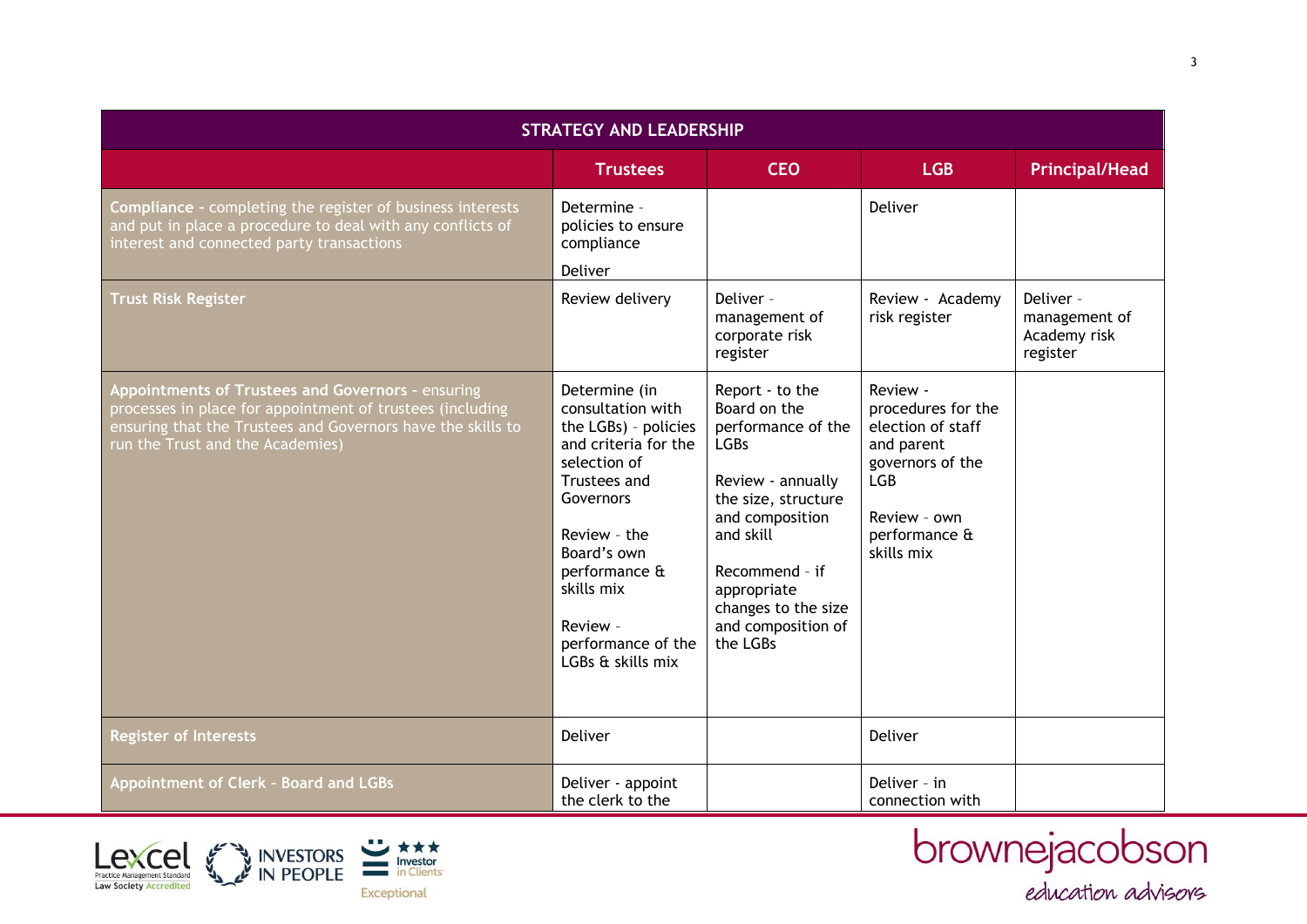| <b>STRATEGY AND LEADERSHIP</b>                                                                                                                              |                              |                                                                                                                        |                                                                                                 |                                                                                                                                                                |  |
|-------------------------------------------------------------------------------------------------------------------------------------------------------------|------------------------------|------------------------------------------------------------------------------------------------------------------------|-------------------------------------------------------------------------------------------------|----------------------------------------------------------------------------------------------------------------------------------------------------------------|--|
|                                                                                                                                                             | <b>Trustees</b>              | <b>CEO</b>                                                                                                             | <b>LGB</b>                                                                                      | <b>Principal/Head</b>                                                                                                                                          |  |
|                                                                                                                                                             | Board                        |                                                                                                                        | the appointment of<br>the LGB clerk                                                             |                                                                                                                                                                |  |
| Policies - review and approval of Trust Wide Policies<br>(including admissions, DBS, charging and remissions policies,<br>health & safety and safeguarding) | Determine                    | Deliver -<br>presenting polices<br>to the Board for<br>approval<br>Report - material<br>non-compliance to<br>the Board | Review - all<br>policies approved<br>by the Board and<br>Academy specific<br>policies<br>Comply | Deliver -<br>presenting<br>Academy specific<br>policies for<br>approval by the<br>LGB<br>Report - non-<br>compliance to the<br>LGB and the<br>CEO/MT<br>Comply |  |
| Prepare terms of reference for LGB's and Committees                                                                                                         | Deliver<br>Review - annually | Develop                                                                                                                | Consult                                                                                         |                                                                                                                                                                |  |
| Training programme for trustees and governors                                                                                                               | Deliver                      | Develop                                                                                                                | Deliver                                                                                         | Consult                                                                                                                                                        |  |



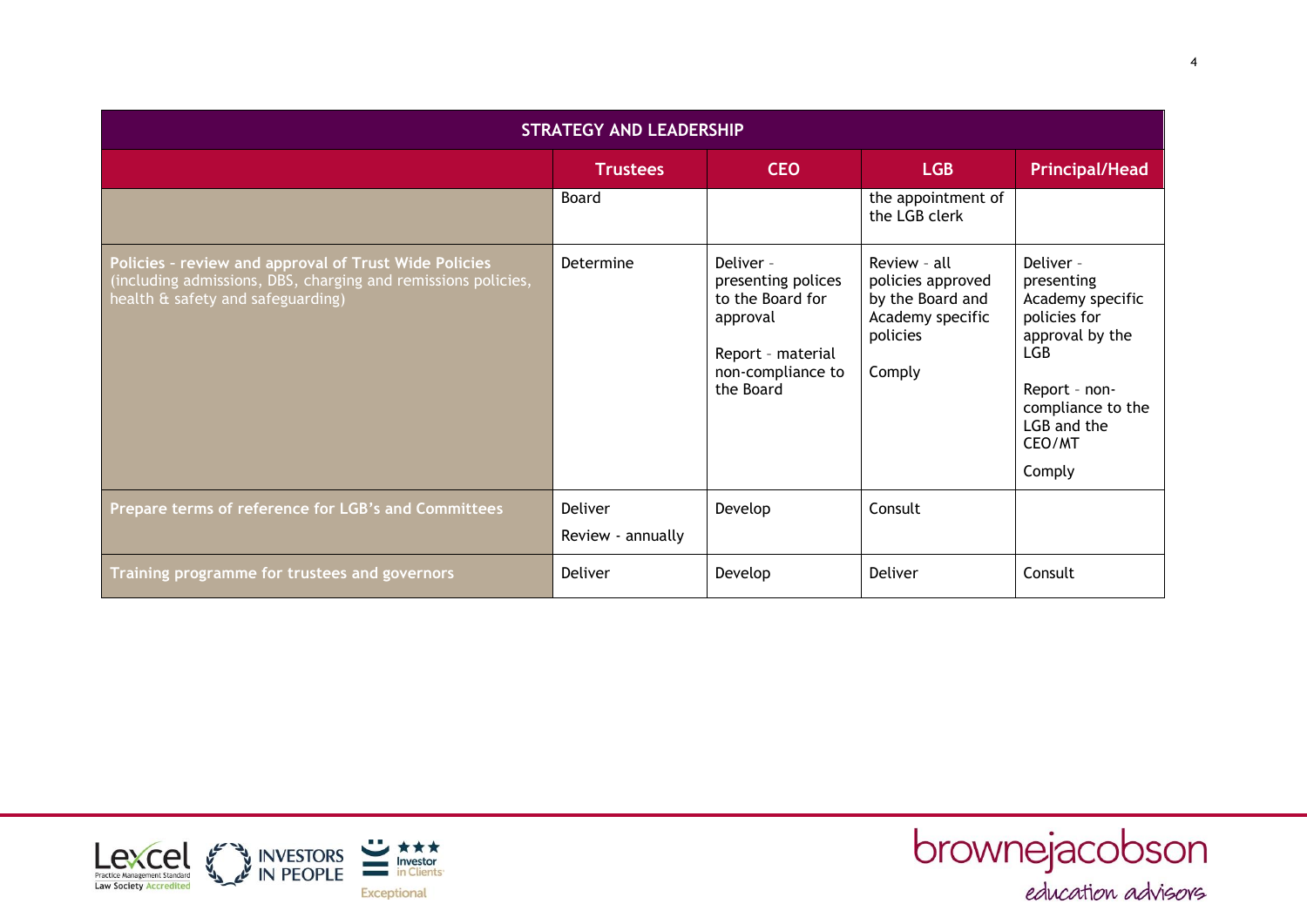| <b>EDUCATION AND CURRICULUM</b>                                                                |                                                                                                  |                                                                                                                                                            |                                                                                                                                                                                                                                                  |                                                                                                                                                                                                       |  |
|------------------------------------------------------------------------------------------------|--------------------------------------------------------------------------------------------------|------------------------------------------------------------------------------------------------------------------------------------------------------------|--------------------------------------------------------------------------------------------------------------------------------------------------------------------------------------------------------------------------------------------------|-------------------------------------------------------------------------------------------------------------------------------------------------------------------------------------------------------|--|
|                                                                                                | <b>Trustees</b>                                                                                  | <b>CEO</b>                                                                                                                                                 | <b>LGB</b>                                                                                                                                                                                                                                       | <b>Principal/Head</b>                                                                                                                                                                                 |  |
| Academy Development Plan - for each Academy in line with<br>strategic aims of the Trust        | Determine - the<br>Academy<br>Development Plan<br>in consultation<br>with the<br>appropriate LGB | Deliver - drafting<br>and agreeing the<br>Academy<br>Development Plan                                                                                      | Recommend -<br>Academy<br>Development Plan<br>to the Board                                                                                                                                                                                       | Work with the<br>CEO/MT in<br>producing the<br>Academy<br>Development Plan<br>Review - the<br>Academy<br>Development Plan                                                                             |  |
| Key Performance Indicators - setting and reviewing<br>performance of the Trust & the Academies | Determine - Trust<br>wide and Academy<br><b>KPIs</b><br>Review -<br>performance<br>against KPIs  | Consult - with the<br>LGBs and propose<br>KPIs to the Board<br>Receive reports -<br>from the LBGs and<br>report<br>performance of the<br>LGBs against KPIs | Recommend -<br>targets for<br>performance of the<br>Academy to the<br>CEO/MT<br>Review -<br>performance of the<br>Academy and<br>report to the<br>CEO/MT<br>Deliver - holding<br>leadership to<br>account for<br>delivery against<br><b>KPIs</b> | Recommend -<br>targets for<br>performance of<br>the Academy to<br>the LGB<br>Deliver -<br>performance of<br>the Academy<br>against KPIs<br>Report -<br>performance of<br>the Academy to<br><b>LGB</b> |  |



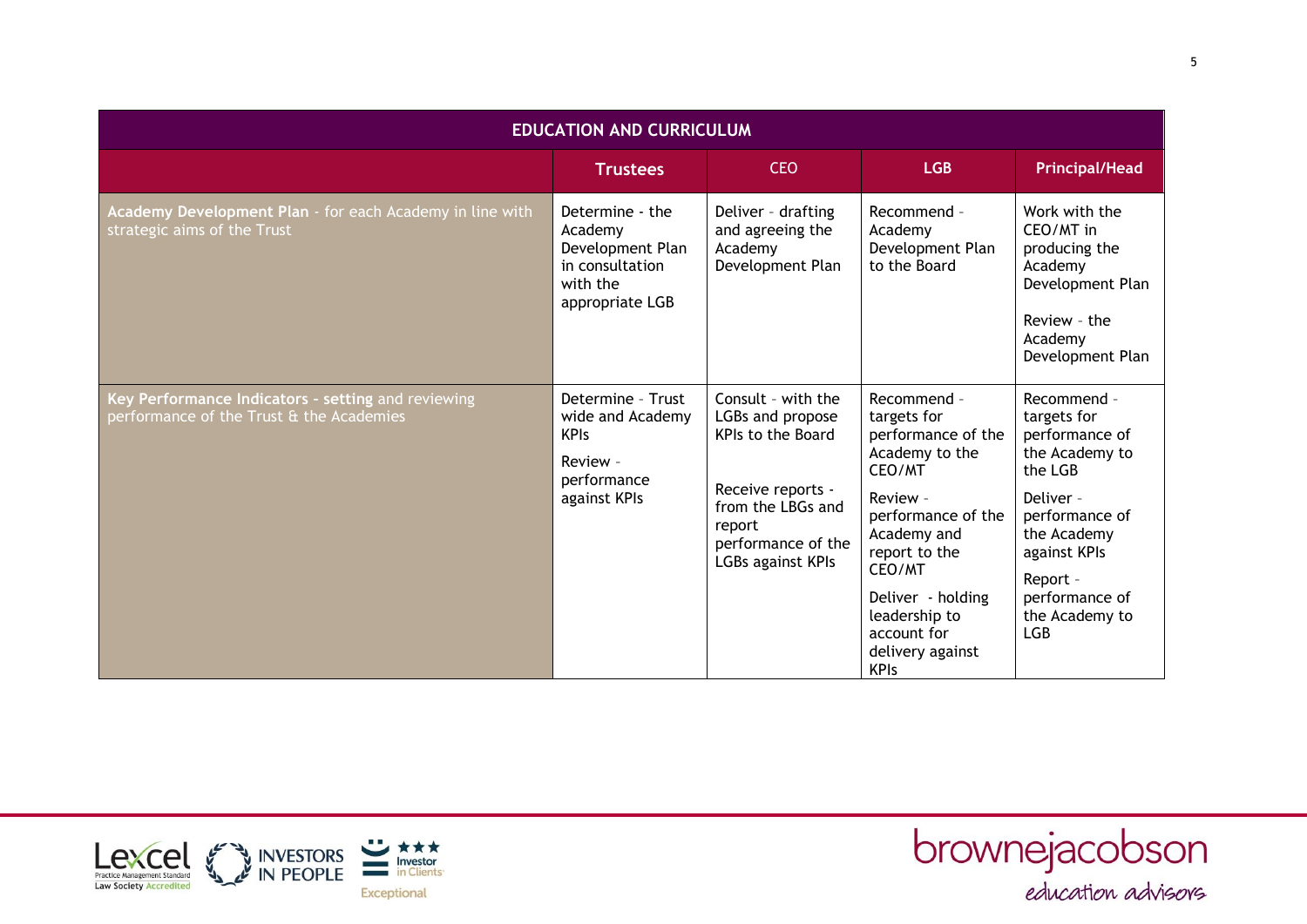| <b>EDUCATION AND CURRICULUM</b>                                                                                                                                  |                                                                |                                                                                      |                                                                            |                                                                                                |
|------------------------------------------------------------------------------------------------------------------------------------------------------------------|----------------------------------------------------------------|--------------------------------------------------------------------------------------|----------------------------------------------------------------------------|------------------------------------------------------------------------------------------------|
|                                                                                                                                                                  | <b>Trustees</b>                                                | <b>CEO</b>                                                                           | <b>LGB</b>                                                                 | Principal                                                                                      |
| Quality of Teaching - ensuring appropriate levels of support,<br>challenge and intervention to support delivery of education<br>outcomes                         | Review - the work<br>of the CEO/MT                             | Deliver -<br>supporting the<br>Academies and<br>intervening where<br>appropriate     | Review - at the<br>Academy (including<br>systems for quality<br>assurance) | Review -<br>management of<br>staff to ensure<br>teaching and<br>learning<br>objectives are met |
|                                                                                                                                                                  |                                                                |                                                                                      |                                                                            | Report- strengths<br>and concerns in<br>the quality of<br>teaching to LGB                      |
| Curriculum - setting the curriculum for the Academies and<br>reviewing its effectiveness                                                                         | Determine -<br>curriculum and<br>standards                     | <b>Deliver</b><br>Recommend                                                          | Consult<br>Review                                                          | Deliver                                                                                        |
|                                                                                                                                                                  | Review -<br>effectiveness of<br>the curriculum<br>across Trust |                                                                                      |                                                                            |                                                                                                |
| Curriculum - ensuring that the legal requirements for<br>children with special needs are met and that they are given<br>support for learning.                    |                                                                |                                                                                      | Review                                                                     | <b>Deliver</b>                                                                                 |
| Pupil Premium - reviewing and challenging the value for<br>money/ ROI of the Pupil Premium in terms of educational<br>outcomes and narrowing the achievement gap | Review                                                         | Report - to Board<br>effectiveness of<br>use of the Pupil<br>Premium across<br>Trust | Determine &<br>Review - how Pupil<br>Premium is spent<br>at the Academy    | <b>Deliver</b><br>Report - on<br>effectiveness of<br>use of the Pupil<br>Premium               |
| Collective worship arrangements for school without<br>religious character                                                                                        |                                                                |                                                                                      | Review                                                                     | Deliver                                                                                        |



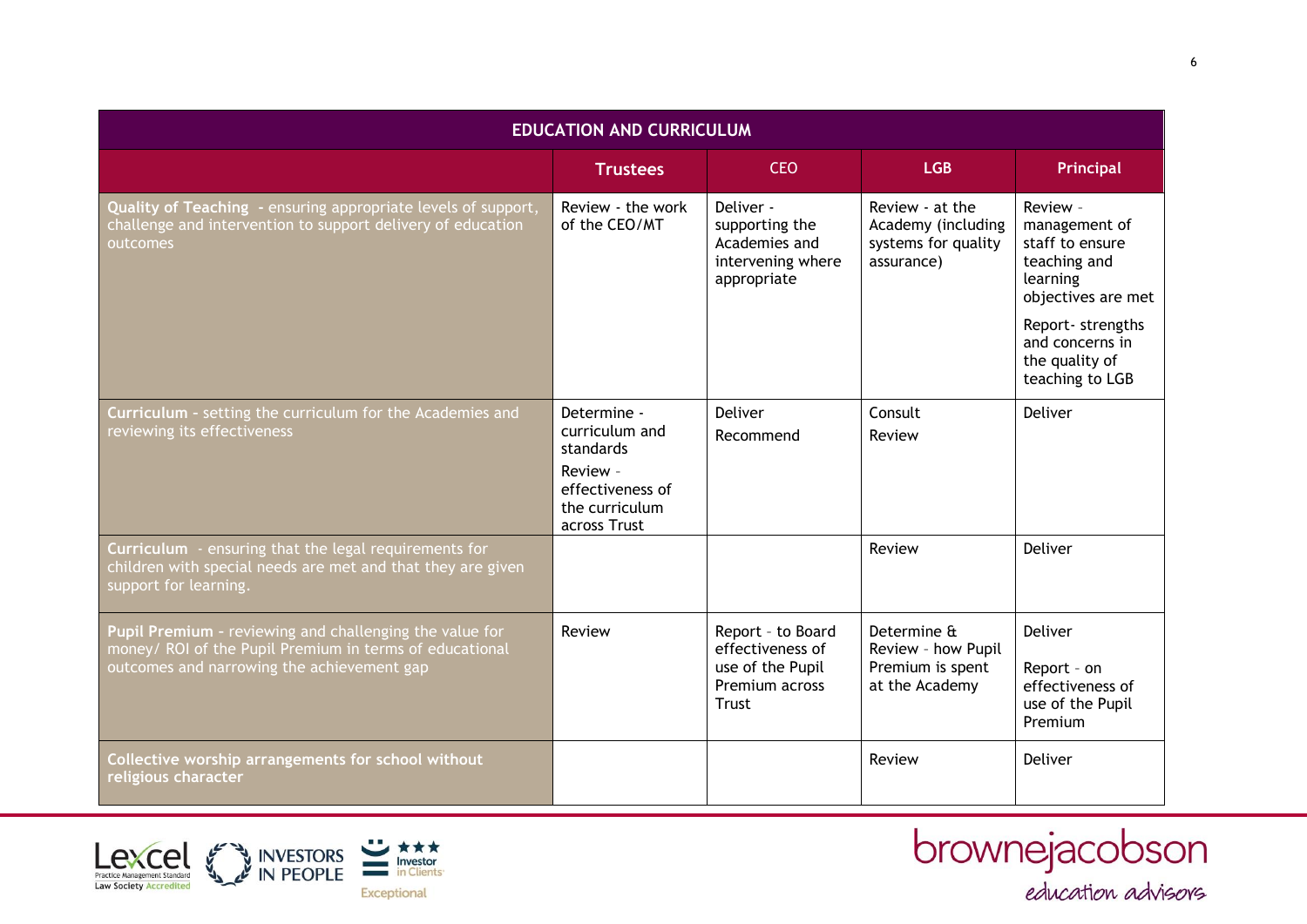| <b>EDUCATION AND CURRICULUM</b>                                                                                                                                                                                                                                                                                                                                                                                                                                                             |                 |            |            |                  |
|---------------------------------------------------------------------------------------------------------------------------------------------------------------------------------------------------------------------------------------------------------------------------------------------------------------------------------------------------------------------------------------------------------------------------------------------------------------------------------------------|-----------------|------------|------------|------------------|
|                                                                                                                                                                                                                                                                                                                                                                                                                                                                                             | <b>Trustees</b> | <b>CEO</b> | <b>LGB</b> | <b>Principal</b> |
| Set admissions policy                                                                                                                                                                                                                                                                                                                                                                                                                                                                       | Deliver         | Develop    |            |                  |
| <b>Admission decisions</b>                                                                                                                                                                                                                                                                                                                                                                                                                                                                  |                 |            | Deliver    | Consult          |
| Review - considering and evaluating performance of the<br>Academies by:<br>reviewing progress against agreed KPIs<br>o.<br>holding each academy's leadership to account for<br><b>COL</b><br>academic performance, quality of care and quality of<br>provision<br>monitoring the overall effectiveness and efficiency of<br>u.<br>leadership and management at the Academies<br>receiving reports on the quality of teaching and<br>D.<br>learning and making recommendations to the Board. | Review          | Review     | Deliver    | Report           |
| Self-evaluation - carrying out the self-evaluation process<br>and the areas for improvement with particular regard to<br>outcomes and success criteria.                                                                                                                                                                                                                                                                                                                                     | Review          | Consult    | Review     | Deliver          |
| Review priorities - considering the aims and priorities for<br>raising standards of achievement in each of the Academies'<br>strategic plans.                                                                                                                                                                                                                                                                                                                                               | Review          | Consult    | Review     | Deliver          |



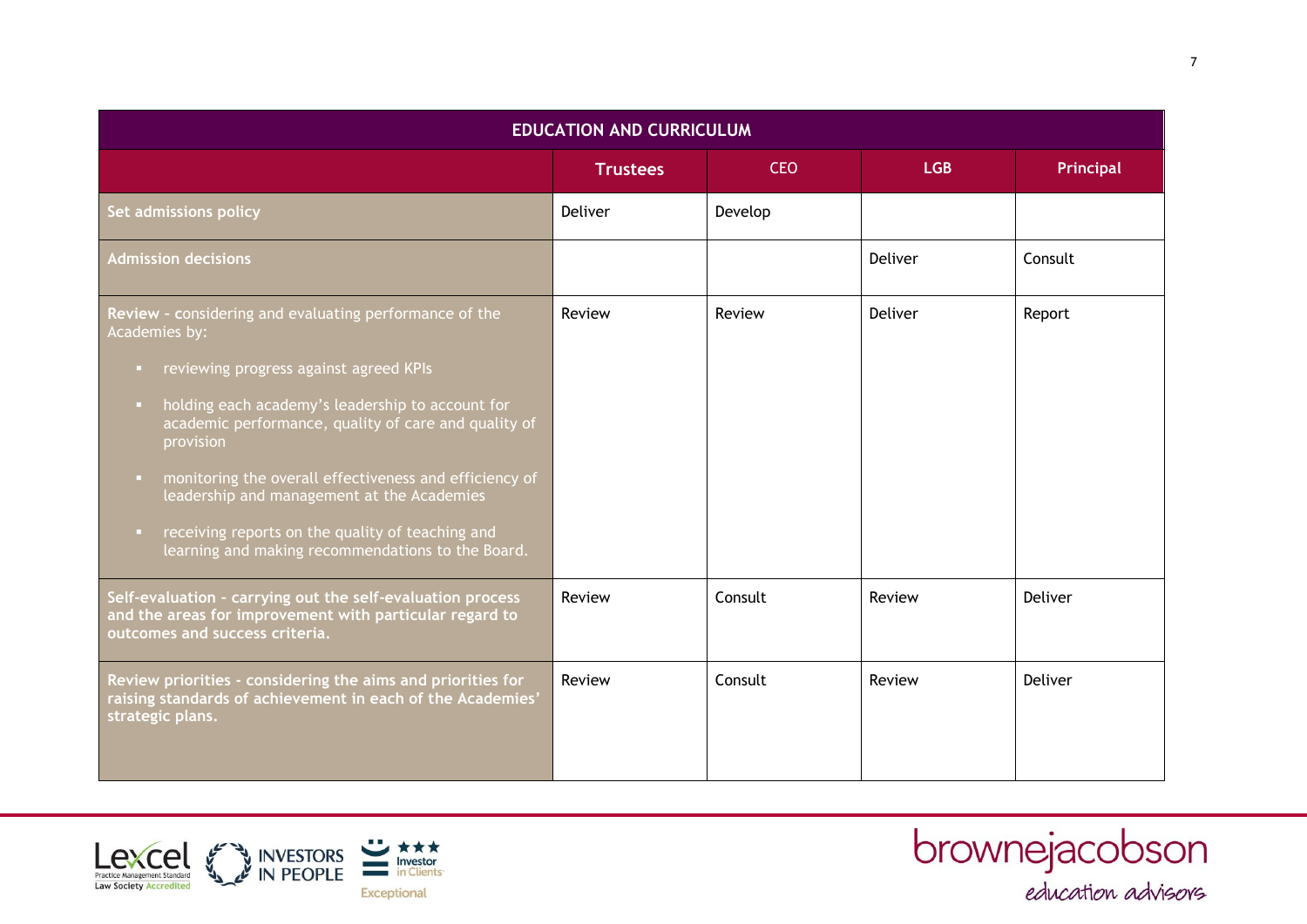| <b>EDUCATION AND CURRICULUM</b>                                                                             |                                                    |                 |                                                       |                                                                                                                                         |  |
|-------------------------------------------------------------------------------------------------------------|----------------------------------------------------|-----------------|-------------------------------------------------------|-----------------------------------------------------------------------------------------------------------------------------------------|--|
|                                                                                                             | <b>Trustees</b>                                    | <b>CEO</b>      | <b>LGB</b>                                            | Principal                                                                                                                               |  |
| Report - termly to Board on performance                                                                     | Review                                             | Review          | Deliver                                               | Deliver                                                                                                                                 |  |
| Student issues (including attendance, exclusions, punctuality<br>and disciplinary matters for each Academy) | Review                                             | Review delivery | Receiving reports<br>from the Principal<br>Report any | Deliver - ensuring<br>student issues are<br>dealt with in<br>accordance with<br>Trust and<br><b>Academy Policies</b><br>Report - to the |  |
|                                                                                                             |                                                    |                 | material issues to<br>the Board and the<br><b>CEO</b> | LGB on any<br>material issues                                                                                                           |  |
| Academy Hours - setting the opening and closing times for<br>the Academies                                  | Determine - in<br>consultation with<br><b>LGBs</b> |                 | Consult - with the<br>Board                           | Comply                                                                                                                                  |  |
| Term Dates and length of school day                                                                         | Determine - in<br>consultation with<br><b>LGBs</b> |                 | Consult - with the<br>Board                           | Comply                                                                                                                                  |  |
| School lunch - ensure provided to appropriate nutritional<br>standards                                      |                                                    |                 | Review                                                | Deliver                                                                                                                                 |  |
| Provision of free school meals to those meeting criteria                                                    |                                                    |                 | Review                                                | Deliver                                                                                                                                 |  |



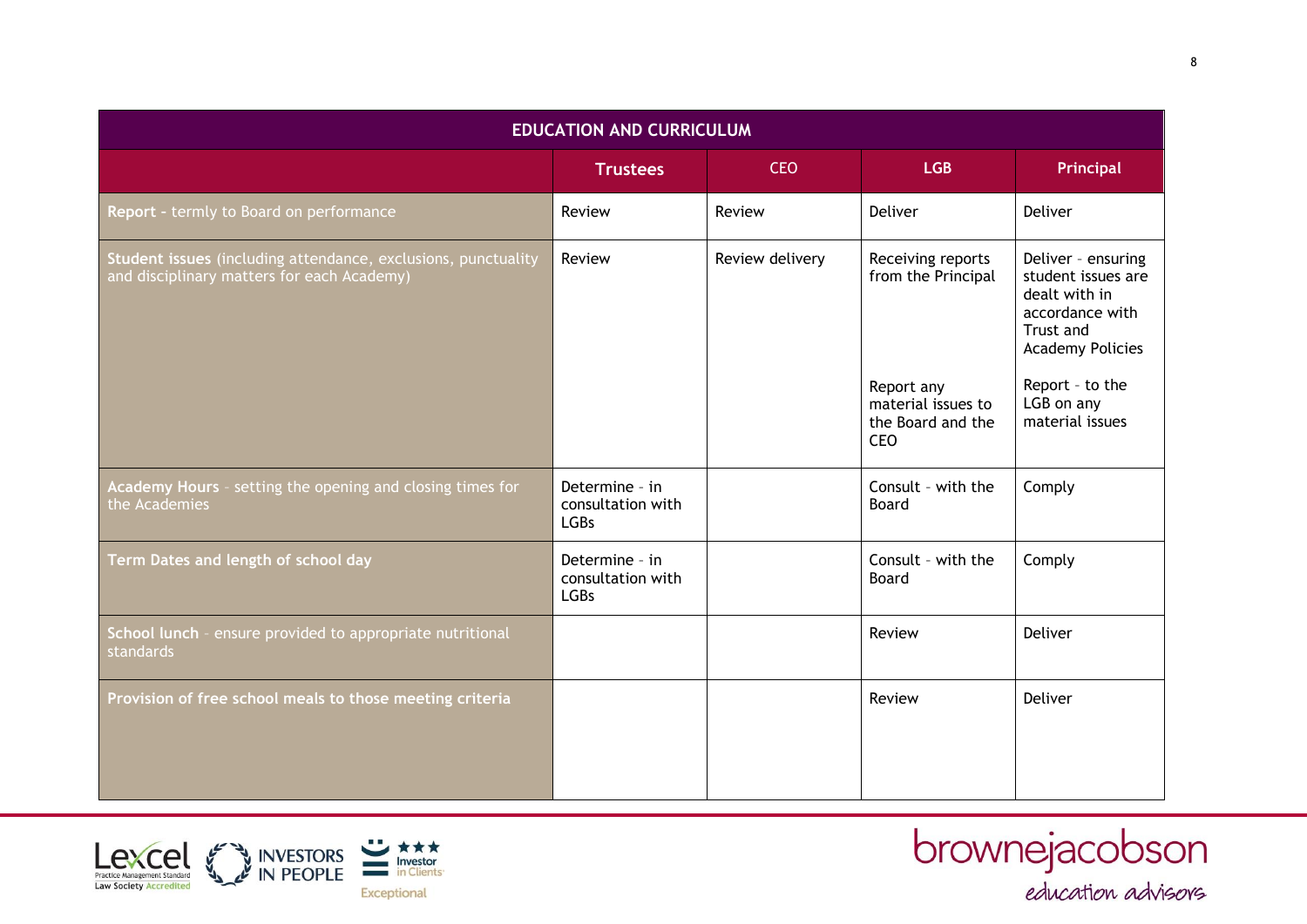| <b>EDUCATION AND CURRICULUM</b>                                                                                                                                                                                                                                                                                                                                                                                                                                                                                              |                 |            |            |                |  |
|------------------------------------------------------------------------------------------------------------------------------------------------------------------------------------------------------------------------------------------------------------------------------------------------------------------------------------------------------------------------------------------------------------------------------------------------------------------------------------------------------------------------------|-----------------|------------|------------|----------------|--|
|                                                                                                                                                                                                                                                                                                                                                                                                                                                                                                                              | <b>Trustees</b> | <b>CEO</b> | <b>LGB</b> | Principal      |  |
| Safeguarding - including enduing each Academy has<br>appointed a Designated Safeguarding Lead, ensuring<br>compliance with statutory guidance and maintenance of<br>single central record.                                                                                                                                                                                                                                                                                                                                   | Review          | Review     | Deliver    | <b>Deliver</b> |  |
| <b>Stakeholder Engagement -</b><br>Promoting partnership working between<br>$\mathbf{u}_\mathrm{c}$<br>parents/carers and the Academies to promote high<br>standards of attendance, behaviour and learning by<br>students.<br>Undertaking consultation with students,<br>$\Box$<br>parents/carers and other stakeholders as part of a<br>programme of regular self-evaluation by the<br>Academies to assess its performance against its stated<br>aims and objectives.<br>Ensuring that such feedback is used to support the | Review          | Consult    | Determine  | Deliver        |  |
| development of best practice and to promote the<br>quality of the overall student experience.                                                                                                                                                                                                                                                                                                                                                                                                                                |                 |            |            |                |  |
| <b>Ofsted Inspections Trust Support -</b>                                                                                                                                                                                                                                                                                                                                                                                                                                                                                    | Deliver         | Deliver    | Support    | Support        |  |
| Board will liaise with Oftsed where MAT is inspected r<br>D.<br>it will assist with an Academy inspection.<br>CEO will ensure Trust is prepared for inspection and<br><b>D</b><br>manage the process from a Trust perspective where<br>the impact of the Trust is under review<br>CEO will support LGBs and Principals/Headteachers                                                                                                                                                                                          |                 |            |            |                |  |



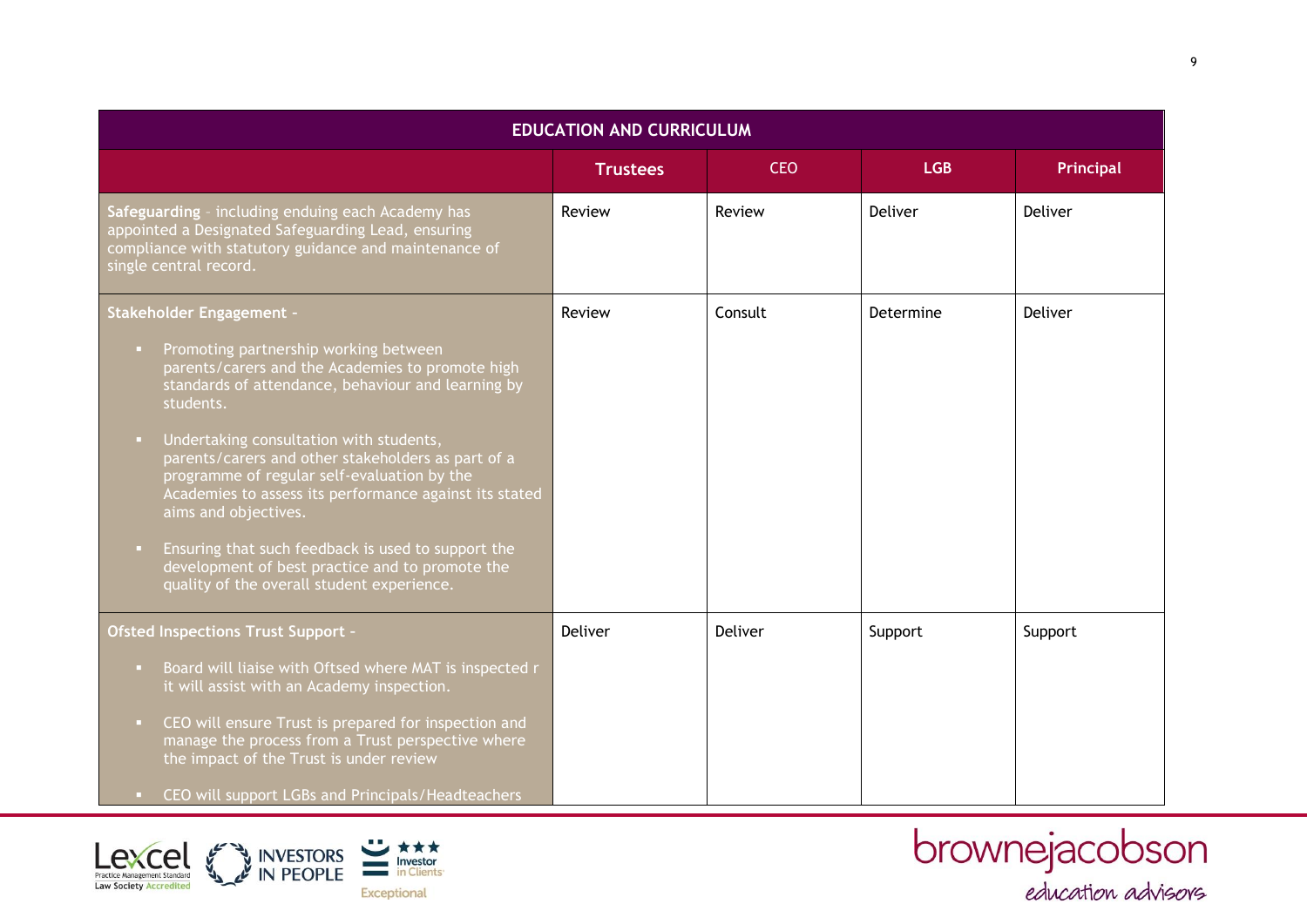| <b>EDUCATION AND CURRICULUM</b>      |                                                          |         |         |         |
|--------------------------------------|----------------------------------------------------------|---------|---------|---------|
|                                      | <b>CEO</b><br><b>LGB</b><br>Principal<br><b>Trustees</b> |         |         |         |
| for individual Academy inspections   |                                                          |         |         |         |
| <b>Ofsted Inspections: Academies</b> | Review                                                   | Support | Deliver | Deliver |



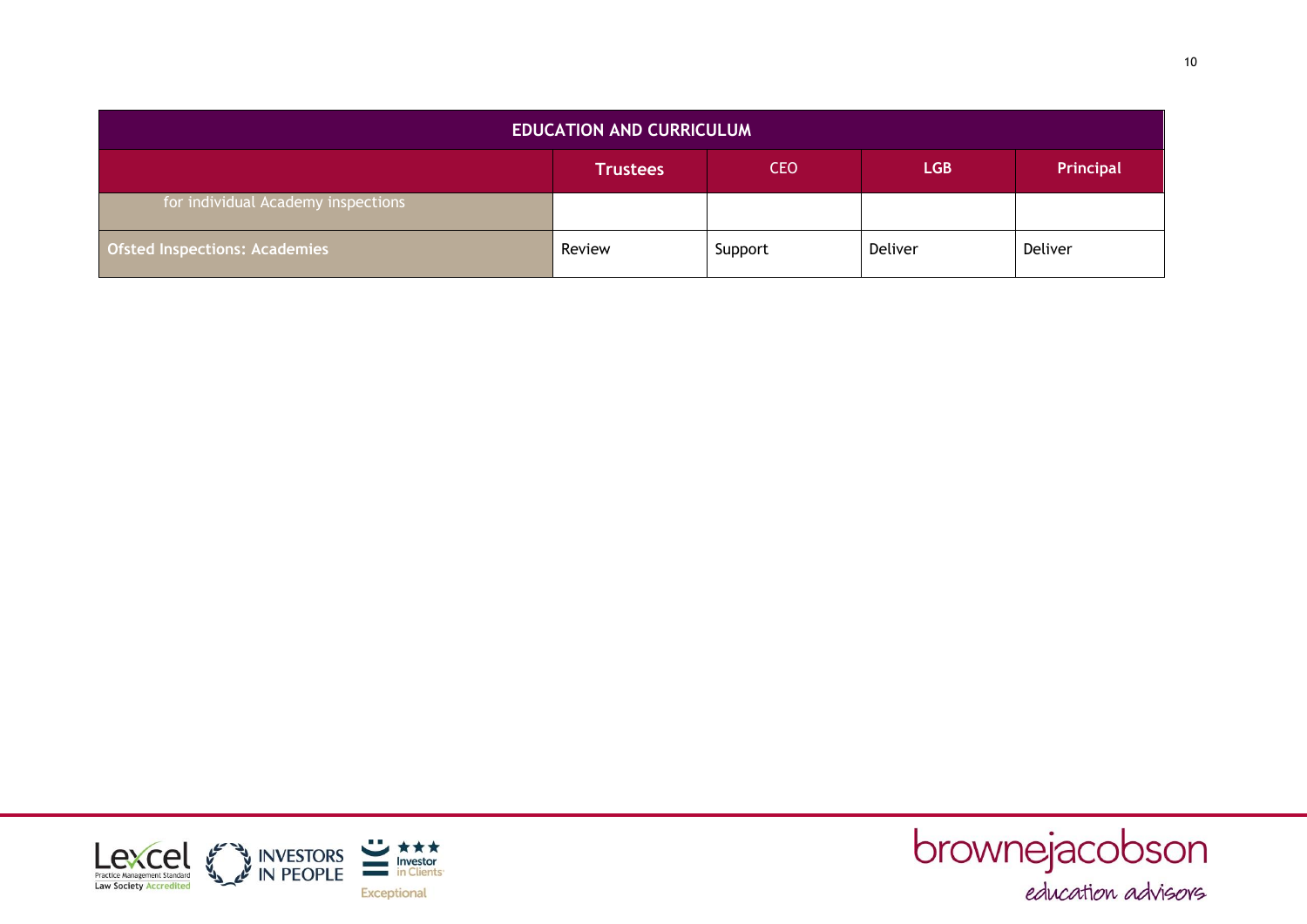| <b>FINANCIAL</b>                                                                                                                                                               |                     |                                                                                              |                                                                                                                                                                           |                       |
|--------------------------------------------------------------------------------------------------------------------------------------------------------------------------------|---------------------|----------------------------------------------------------------------------------------------|---------------------------------------------------------------------------------------------------------------------------------------------------------------------------|-----------------------|
|                                                                                                                                                                                | <b>Trustees</b>     | <b>CEO</b>                                                                                   | <b>LGB</b>                                                                                                                                                                | <b>Principal/Head</b> |
| Appointment of the Audit & Risk Committee                                                                                                                                      | Deliver             |                                                                                              |                                                                                                                                                                           |                       |
| Appointment of the Accounting Officer & Chief Financial<br><b>Officer</b>                                                                                                      | Deliver             | Deliver - the<br><b>Accounting Officer</b><br>role                                           |                                                                                                                                                                           |                       |
| Recommend appointment of External Auditors to the<br><b>Members</b>                                                                                                            | Deliver             |                                                                                              |                                                                                                                                                                           |                       |
| Appointment of the Internal Auditors                                                                                                                                           | Deliver             |                                                                                              |                                                                                                                                                                           |                       |
| <b>Approve Annual Accounts</b>                                                                                                                                                 | Approve             | Deliver - arrange<br>for auditing and<br>filing of annual<br>report and<br>accounts          | Comply - by<br>ensuring Academy<br>keeps proper<br>records and<br>providing such<br>information to<br>assist the Trust in<br>preparation of the<br><b>Annual Accounts</b> |                       |
| Scheme of Financial Delegation & Financial Policies -<br>establishing of policies and procedures to ensure compliance<br>with the Trust's financial and reporting requirements | Determine<br>Comply | Review -<br>compliance<br>Report - any issues<br>or non-compliance<br>to the Board<br>Comply | Review -<br>compliance by the<br>Academy<br>Report - any issues<br>or non-compliance<br>to the CEO/MT                                                                     | Comply and<br>Consult |
|                                                                                                                                                                                |                     |                                                                                              | Comply                                                                                                                                                                    |                       |



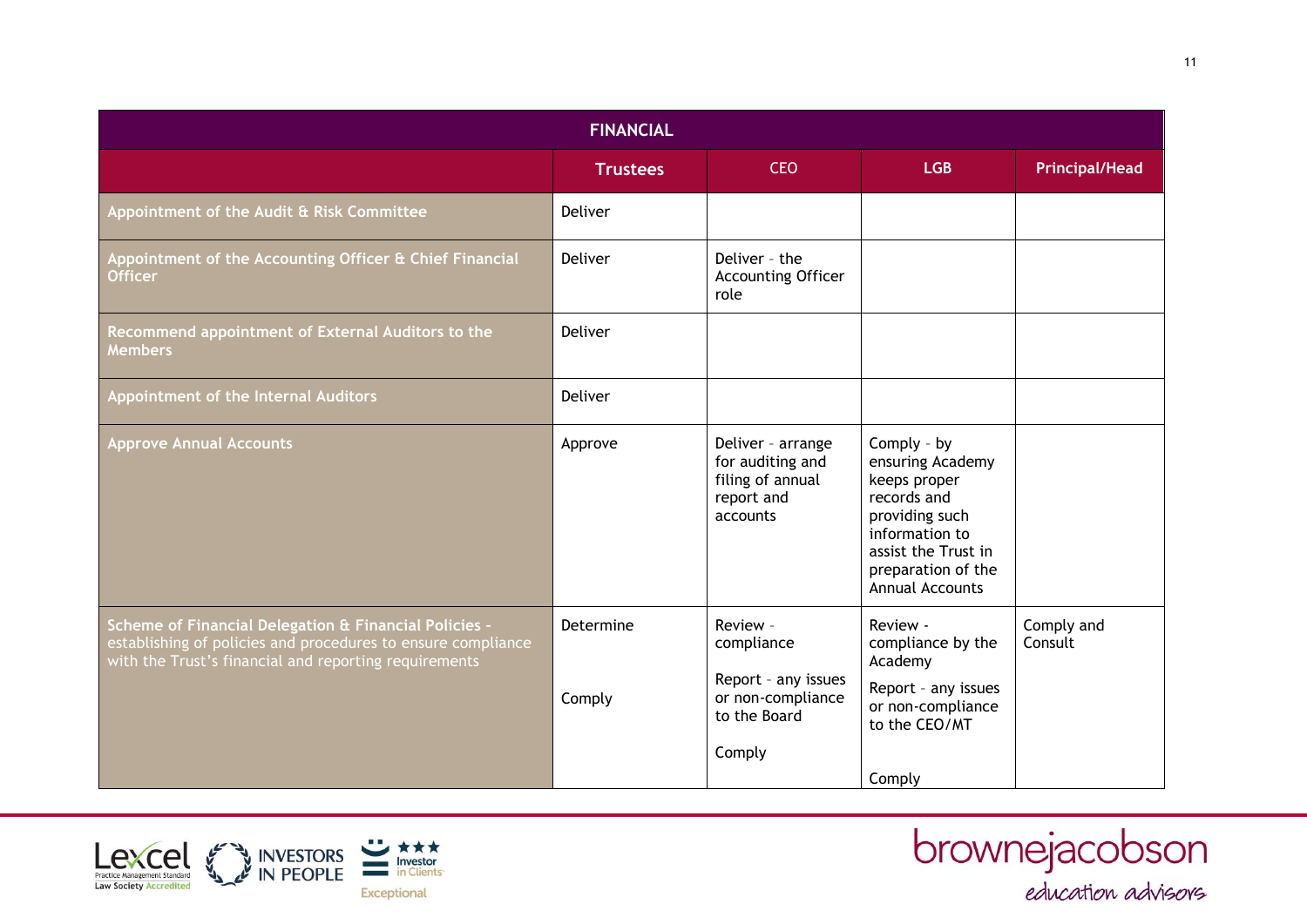| <b>FINANCIAL</b>                                                                                                                                                                                                   |                                                                                                                                                                              |                                                                                                                                                                                              |                                                                                                                                                                                                         |                                                           |  |
|--------------------------------------------------------------------------------------------------------------------------------------------------------------------------------------------------------------------|------------------------------------------------------------------------------------------------------------------------------------------------------------------------------|----------------------------------------------------------------------------------------------------------------------------------------------------------------------------------------------|---------------------------------------------------------------------------------------------------------------------------------------------------------------------------------------------------------|-----------------------------------------------------------|--|
|                                                                                                                                                                                                                    | <b>Trustees</b>                                                                                                                                                              | <b>CEO</b>                                                                                                                                                                                   | <b>LGB</b>                                                                                                                                                                                              | <b>Principal/Head</b>                                     |  |
| Bank Accounts - authorising the establishment of bank<br>accounts and approve bank mandates in the name of the Trust                                                                                               | Determine                                                                                                                                                                    | Recommend                                                                                                                                                                                    |                                                                                                                                                                                                         |                                                           |  |
| Funding Model - agreeing a funding model across the Trust<br>and develop an individual funding model for the Academies)<br>so as to the secure the Trust's financial health in the short<br>term and the long term | Determine - in<br>consultation with<br>the LGBs                                                                                                                              | Recommend a<br>funding model to<br>the Board and LGB<br>for approval<br>Review                                                                                                               | Consult - with the<br>Board and CEO<br>Review -<br>compliance with<br>the overall financial<br>plan for the<br>Academy                                                                                  | Comply                                                    |  |
| Trust Annual Budget - formulating and setting the Trust wide<br>budget                                                                                                                                             | Determine<br>Approve -<br>significant<br>variances (as<br>defined in the<br>Scheme of<br>Financial<br>Delegation)                                                            | Deliver -<br>preparation of<br>Trust budget and<br>present to the<br>Board for approval<br>Review -<br>submission of Trust<br>budget to the EFA                                              |                                                                                                                                                                                                         |                                                           |  |
| Academy Annual Budgets - formulating and determining the<br>proportion of the overall budget to be delegated to each<br>Academy (including uses of contingency funds/ balances)                                    | Determine in<br>accordance with<br>current legal and<br>regulatory principals<br>Approve - significant<br>variances (as defined<br>in the Scheme of<br>Financial Delegation) | Deliver -<br>preparation of<br>Academy budgets<br>in consultation<br>with the LGBs and<br>present to the<br>Board for approval<br>Review -<br>submission of<br>Academy budgets<br>to the EFA | Consult - with CEO<br>& CFO in respect of<br>the Academy's<br>requirements<br>Comply<br>Approve within<br>permitted limits (as<br>defined in the<br>Scheme of Financial<br>Delegation) any<br>variances | Deliver - in<br>consultation with<br><b>CFO</b><br>Comply |  |



brownejacobson<br>
education advisors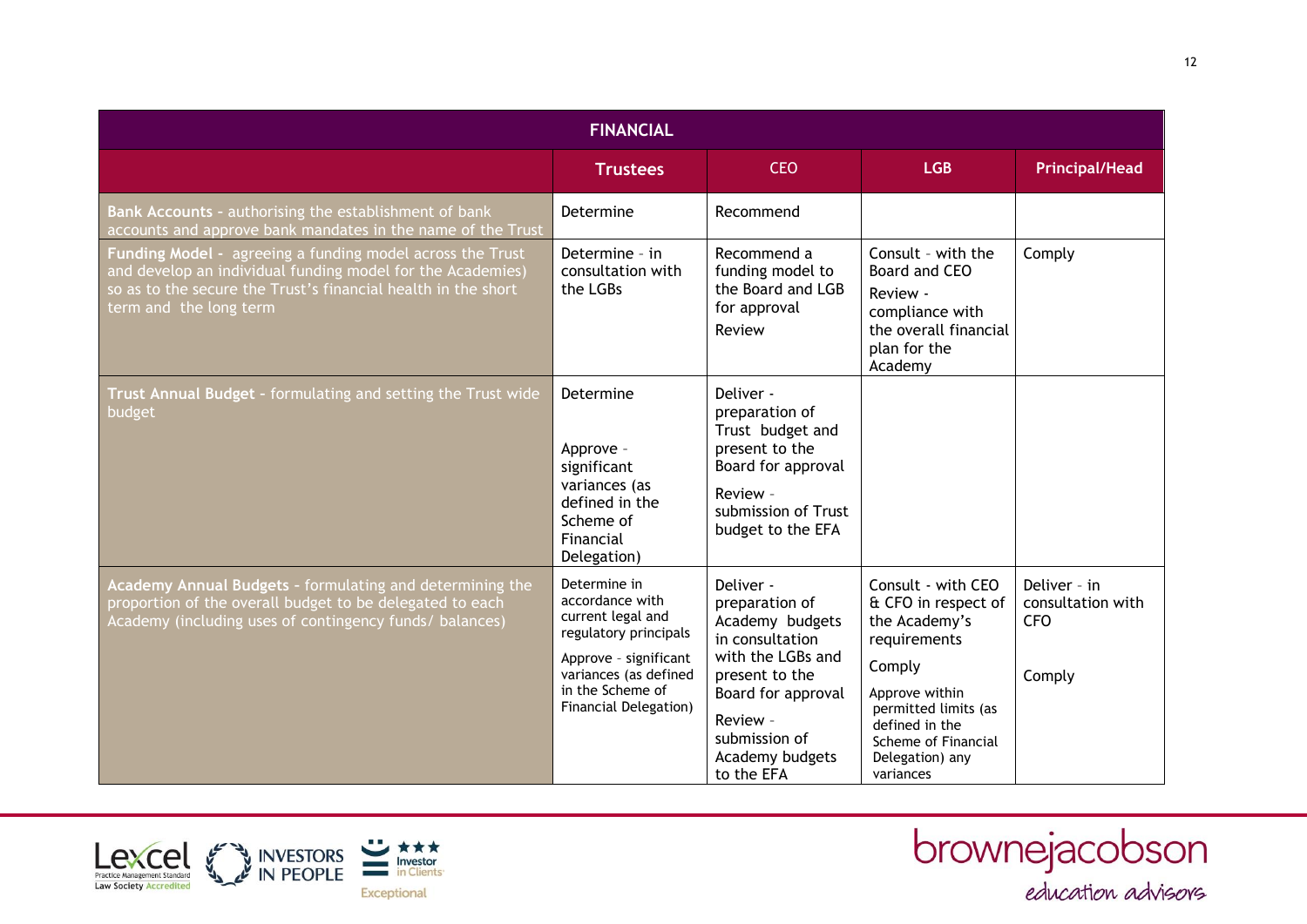| <b>FINANCIAL</b>                                                                                                                        |                                  |                                                                                                                                                                                                                                   |                                                                                                                                     |                                                                                                                  |
|-----------------------------------------------------------------------------------------------------------------------------------------|----------------------------------|-----------------------------------------------------------------------------------------------------------------------------------------------------------------------------------------------------------------------------------|-------------------------------------------------------------------------------------------------------------------------------------|------------------------------------------------------------------------------------------------------------------|
|                                                                                                                                         | <b>Trustees</b>                  | <b>CEO</b>                                                                                                                                                                                                                        | <b>LGB</b>                                                                                                                          | <b>Principal/Head</b>                                                                                            |
| Expenditure and ensuring delivery of Annual Budgets                                                                                     | Review                           | Report - to the<br>board any material<br>issues with delivery<br>against the Annual<br>Budget by the<br>Academies<br>Receive reports -<br>on matters of<br>concern in<br>connection with<br>compliance with<br>the Annual Budgets | Review<br>Report - to the<br>CEO/MT any<br>issues with<br>expenditure or<br>compliance with<br>the Annual Budgets<br>by the Academy | Report - to the<br>LGB any need for<br>any matters of<br>concern in respect<br>of the Academy's<br>annual budget |
| Reporting: financial reporting and KPIs                                                                                                 | Determine                        | <b>Deliver</b>                                                                                                                                                                                                                    | Review                                                                                                                              | Deliver                                                                                                          |
|                                                                                                                                         | Review                           |                                                                                                                                                                                                                                   |                                                                                                                                     |                                                                                                                  |
| Investments - agreeing the investment policy in line with the<br>Academies Financial Handbook and the Scheme of Financial<br>Delegation | Determine and<br>review delivery | <b>Deliver</b>                                                                                                                                                                                                                    |                                                                                                                                     |                                                                                                                  |



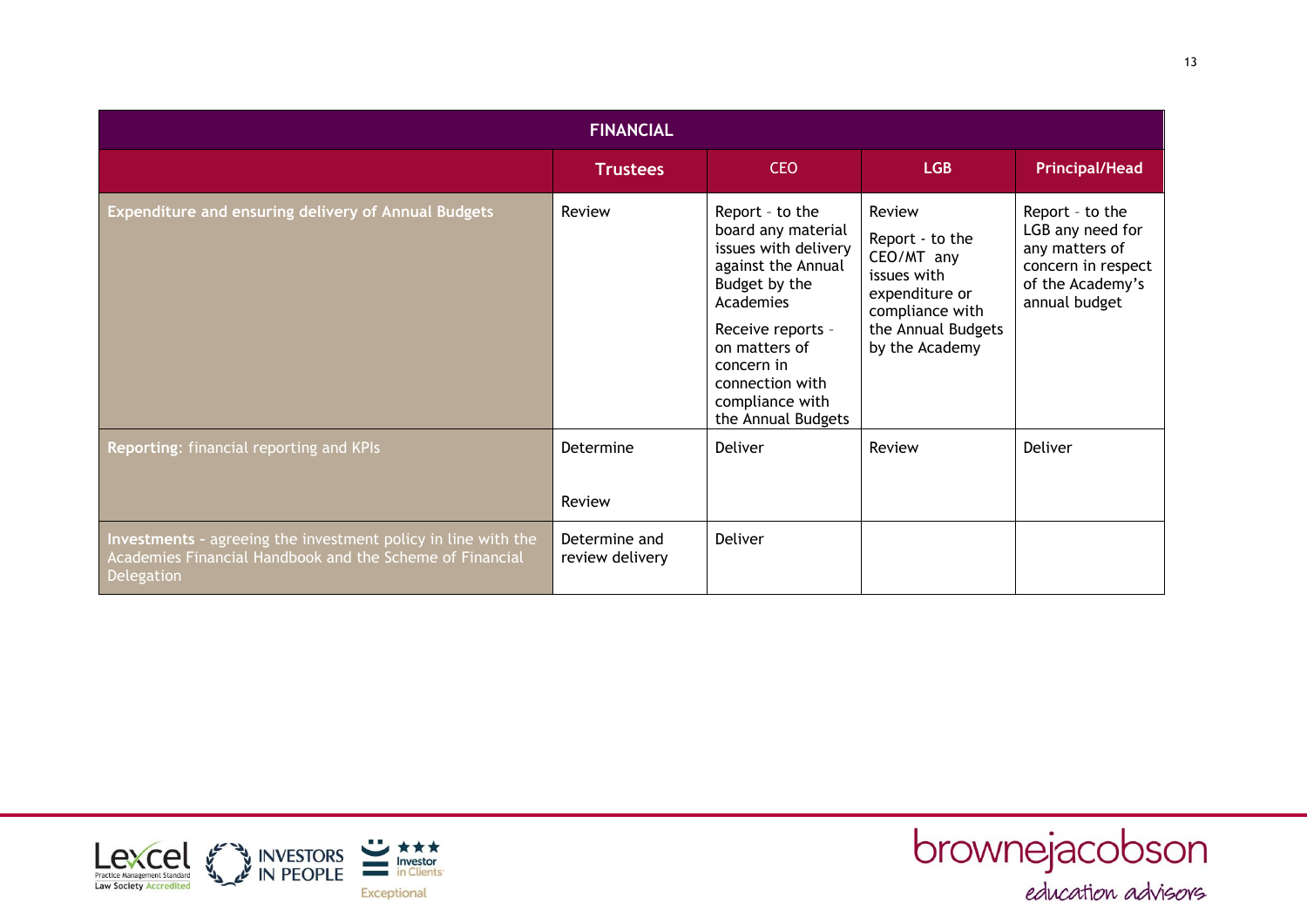| <b>HR AND OPERATIONS</b>                                                                                                                                                       |                                                                                                                                                                               |                                                                                                                                                                                                          |                                                                                                                              |                                                                                                                                    |
|--------------------------------------------------------------------------------------------------------------------------------------------------------------------------------|-------------------------------------------------------------------------------------------------------------------------------------------------------------------------------|----------------------------------------------------------------------------------------------------------------------------------------------------------------------------------------------------------|------------------------------------------------------------------------------------------------------------------------------|------------------------------------------------------------------------------------------------------------------------------------|
|                                                                                                                                                                                | <b>Trustees</b>                                                                                                                                                               | <b>CEO</b>                                                                                                                                                                                               | <b>LGB</b>                                                                                                                   | <b>Principal/Head</b>                                                                                                              |
| Appointing the CEO and CFO                                                                                                                                                     | Appoint                                                                                                                                                                       |                                                                                                                                                                                                          |                                                                                                                              |                                                                                                                                    |
| Appointing the Principals at each Academy                                                                                                                                      | Approve -in<br>consultation with<br>the CEO/LGBs                                                                                                                              | Recommend - sit<br>on appointment<br>panel along with,<br>Trustee & [two]<br>representatives of<br>the relevant LGB                                                                                      | Recommend - [two<br>representatives] to<br>sit on the<br>appointment panel<br>with the CEO & a<br>Trustee                    |                                                                                                                                    |
| Appointing of cross-Trust Staff (in line with recruitment<br>policy)                                                                                                           | Review                                                                                                                                                                        | Appoint and report<br>to the Board in<br>consultation with<br>the LGBs and<br>Principals/ Heads                                                                                                          |                                                                                                                              |                                                                                                                                    |
| Appointing Academy SLT (excluding Principal/Head)                                                                                                                              |                                                                                                                                                                               | Consult                                                                                                                                                                                                  | Appoint and report<br>to the Board                                                                                           | Recommend                                                                                                                          |
| Appointing Academy Staff (excluding SLT & Principal/Head)                                                                                                                      |                                                                                                                                                                               |                                                                                                                                                                                                          | Appoint                                                                                                                      | Recommend                                                                                                                          |
| <b>Establishing Trust wide HR Policies (including recruitment</b><br>discipline, capability, grievance and absence policies) in<br>accordance with all appropriate regulations | Determine<br>Review                                                                                                                                                           | Comply                                                                                                                                                                                                   | Review                                                                                                                       | Comply                                                                                                                             |
| Setting Appraisal Performance Management Policy together<br>with pay reviews (in line with the Trust's pay policy and all<br>statutory regulations)                            | Appraise - in<br>respect of CEO<br>Receive reports - in<br>respect of<br>appraisal<br>arrangements and<br>outcomes<br>Review - any<br>appeals in respect<br>of the Principals | Appraise - in<br>respect of<br>Principals and cross<br>Trust staff (and<br>any appeals from<br>Academy staff)<br>Review - and<br>Report - (annually)<br>to the Board on<br>appraisal<br>arrangements and | Assure - in respect<br>of performance<br>management of<br>Principal<br>Review - any<br>appeals respect of<br>all other staff | Review - in<br>respect of all<br>other staff<br>Report - annually<br>to the CEO/MT on<br>appraisal<br>arrangements and<br>outcomes |



brownejacobson<br>
education advisors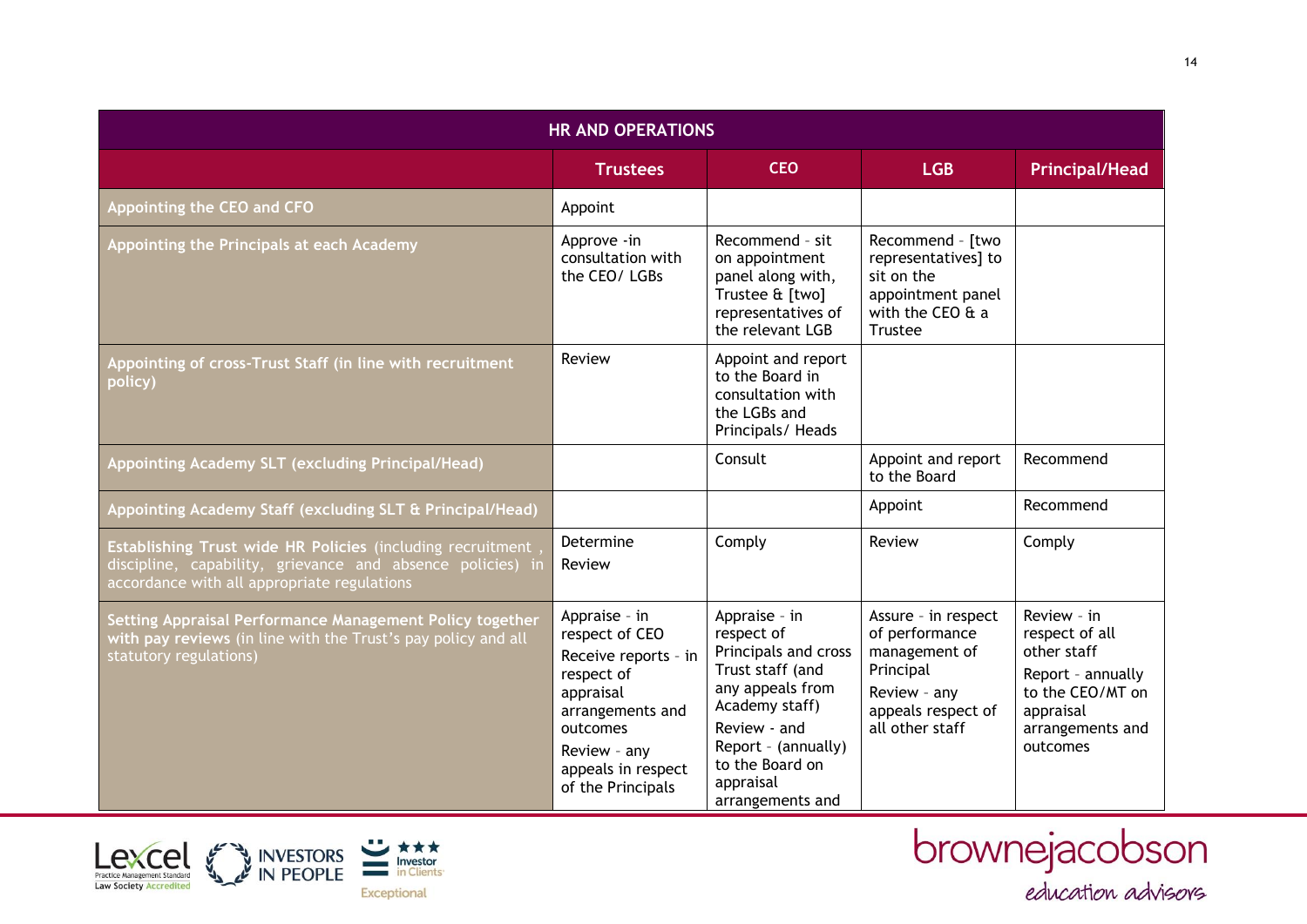| <b>HR AND OPERATIONS</b>                                                                                                                                     |                                                                                                                                                                         |                                                                                                                                                                                           |                                                                                                                                           |                       |
|--------------------------------------------------------------------------------------------------------------------------------------------------------------|-------------------------------------------------------------------------------------------------------------------------------------------------------------------------|-------------------------------------------------------------------------------------------------------------------------------------------------------------------------------------------|-------------------------------------------------------------------------------------------------------------------------------------------|-----------------------|
|                                                                                                                                                              | <b>Trustees</b>                                                                                                                                                         | <b>CEO</b>                                                                                                                                                                                | <b>LGB</b>                                                                                                                                | <b>Principal/Head</b> |
|                                                                                                                                                              | and cross academy<br>staff                                                                                                                                              | outcomes                                                                                                                                                                                  |                                                                                                                                           |                       |
| Setting Terms and Conditions of Employment and Staff<br>Handbook                                                                                             | Determine - and<br>consider any<br>proposals by LGBs<br>to make<br>amendments                                                                                           | Recommend                                                                                                                                                                                 | Consult - report to<br>Board on any<br>suggested changes<br>to the Academy's<br>terms and<br>conditions                                   | Comply                |
| Dismissing CEO, Executive Head, Principals/Headteachers,<br>senior/ cross Trust staff (in accordance with the Trust<br>disciplinary and capability policies) | Determine - in<br>respect of:<br>the CEO and<br>$\blacksquare$<br>Executive<br>Head<br>Headteachers<br>$\blacksquare$<br>Senior cross-<br>$\blacksquare$<br>Trust staff | Consult - in respect<br>of Principals,<br>Headteachers,<br>cross academy<br>staff and senior<br>leadership teams<br>of the Academies<br>Report - any<br>dismissals to the<br><b>Board</b> | Review - in respect<br>of the Principal/<br>Headteacher of the<br>Academy in<br>consultation with<br>the CEO and<br><b>Executive Head</b> |                       |
| Dismissing all other staff (in accordance with the Trust<br>disciplinary and capability policies)                                                            |                                                                                                                                                                         | Review<br>Report - to the<br>Board                                                                                                                                                        | Review (in<br>consultation with<br>the CEO)<br>Report - to the CEO                                                                        | Comply                |
| Reviewing discipline and grievance policy                                                                                                                    | Review delivery                                                                                                                                                         | Recommend                                                                                                                                                                                 | Review - in line<br>with Trust policy                                                                                                     |                       |
| Setting trust wide procurement policies (for suppliers<br>including auditors, HR and payroll providers and solicitors) in                                    | Determine                                                                                                                                                               | Deliver                                                                                                                                                                                   | Comply                                                                                                                                    | Comply                |



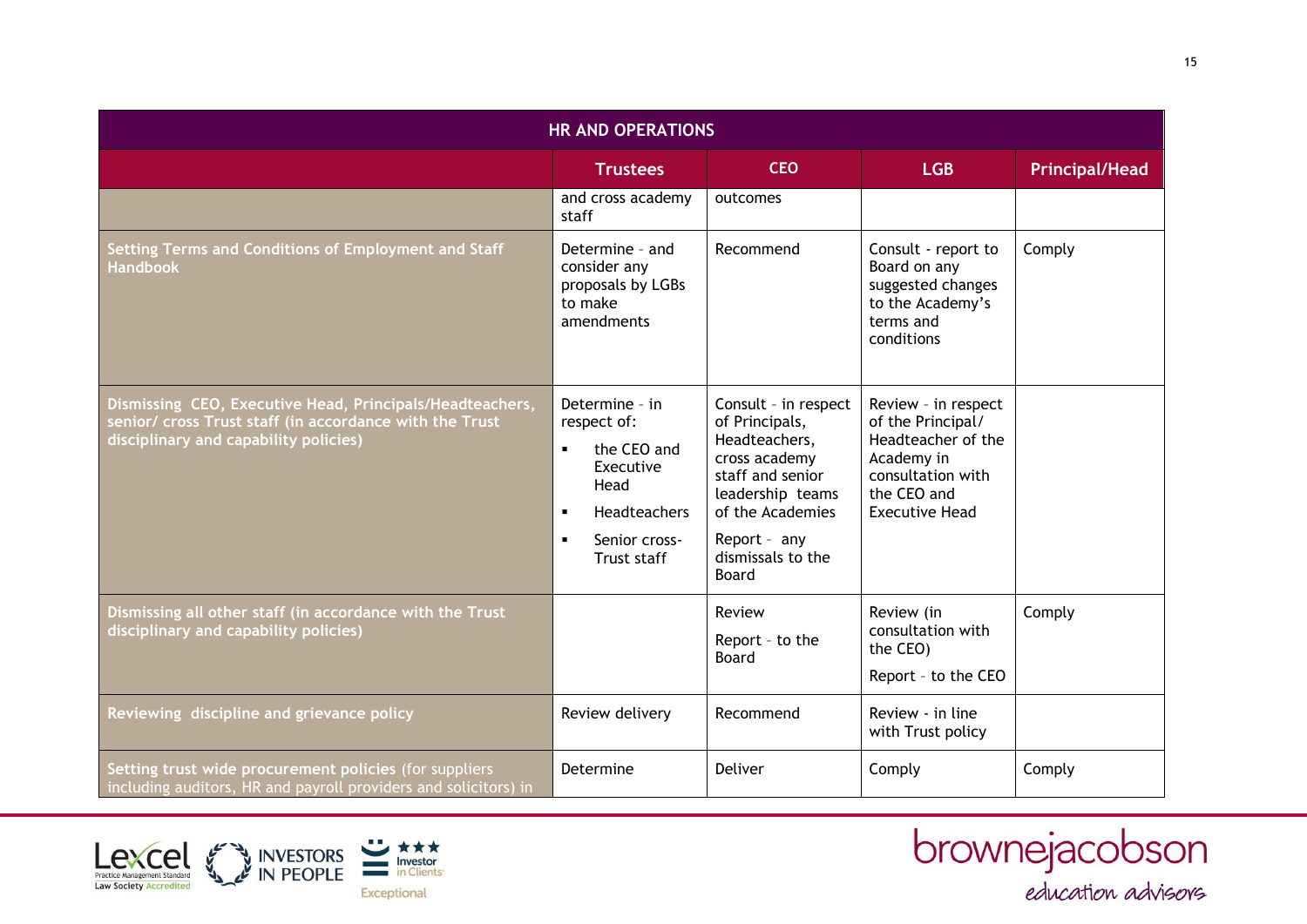| <b>HR AND OPERATIONS</b>                                                                                  |                 |            |            |                       |
|-----------------------------------------------------------------------------------------------------------|-----------------|------------|------------|-----------------------|
|                                                                                                           | <b>Trustees</b> | <b>CEO</b> | <b>LGB</b> | <b>Principal/Head</b> |
| accordance with the Funding Agreement, Academies Financial<br>Handbook and the Trust's procurement policy |                 |            |            |                       |



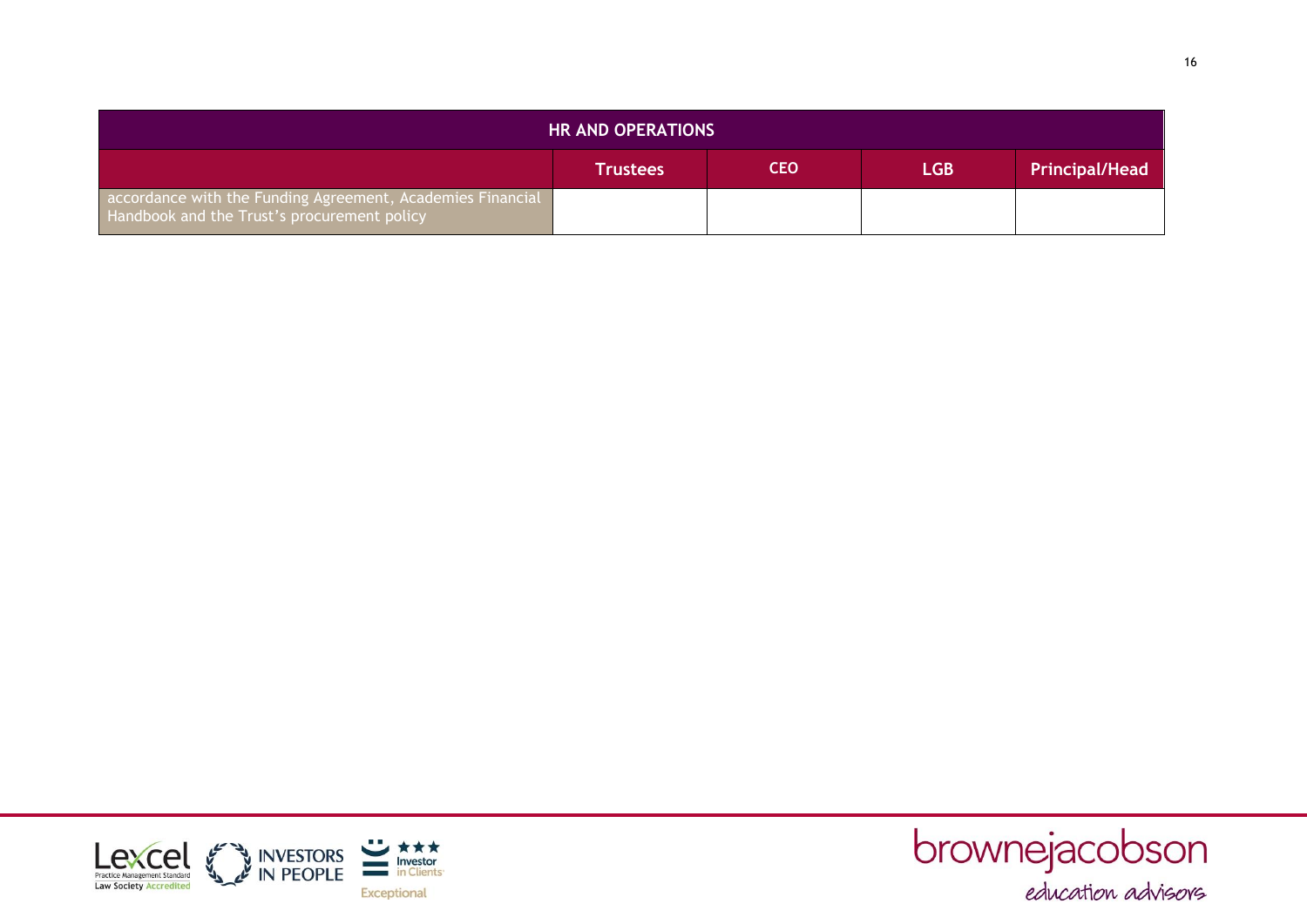| <b>HR AND OPERATIONS</b>                                                                                                                                        |                                                         |                                                                                     |                                                                                       |                                                   |
|-----------------------------------------------------------------------------------------------------------------------------------------------------------------|---------------------------------------------------------|-------------------------------------------------------------------------------------|---------------------------------------------------------------------------------------|---------------------------------------------------|
|                                                                                                                                                                 | <b>Trustees</b>                                         | <b>CEO</b>                                                                          | <b>LGB</b>                                                                            | Principal                                         |
| Setting academy specific procurement policies - in<br>accordance with the Funding Agreement, Academies Financial<br>Handbook and the Trust's procurement policy | Determine                                               | Review                                                                              | Determine - in<br>accordance with<br>Trust policy                                     | Recommend                                         |
| Enter into contracts - up to limit of delegation set out in<br><b>Scheme of Financial Delegation</b>                                                            | Deliver                                                 | Deliver                                                                             | Review                                                                                | Deliver                                           |
| Determining and allocating central services provided to the<br><b>Academies by the Trust</b>                                                                    | Determine (in<br>consultation with<br>the LGBs and CEO) | Deliver- on<br>recommending the<br>allocation of<br>services to the<br><b>Board</b> | Consult                                                                               | Consult                                           |
| Overseeing the effectiveness of services provided centrally<br>by the Trust                                                                                     | Review                                                  | Deliver and report<br>to Board                                                      | Report - to the<br>Board                                                              |                                                   |
| Asset and Premises Maintenance Strategy - determining use<br>of Academies' premises and ensuring premises are adequately<br>maintained                          | Determine - Trust<br>wide policy                        | Recommend                                                                           | Determine -<br>academy plan in<br>accordance with<br>Trust policy                     | Deliver - in<br>accordance with<br>Academy policy |
|                                                                                                                                                                 |                                                         |                                                                                     | Review delivery of<br>academy plan                                                    |                                                   |
| <b>Acquiring and disposing of Trust land</b>                                                                                                                    | Deliver (in<br>consultation with<br>the LGB)            | Recommend                                                                           |                                                                                       |                                                   |
| <b>Changing use of Assets</b>                                                                                                                                   | <b>Deliver</b>                                          |                                                                                     | Recommend to the<br>Board of any<br>changes to fixed<br>assets used by the<br>Academy |                                                   |



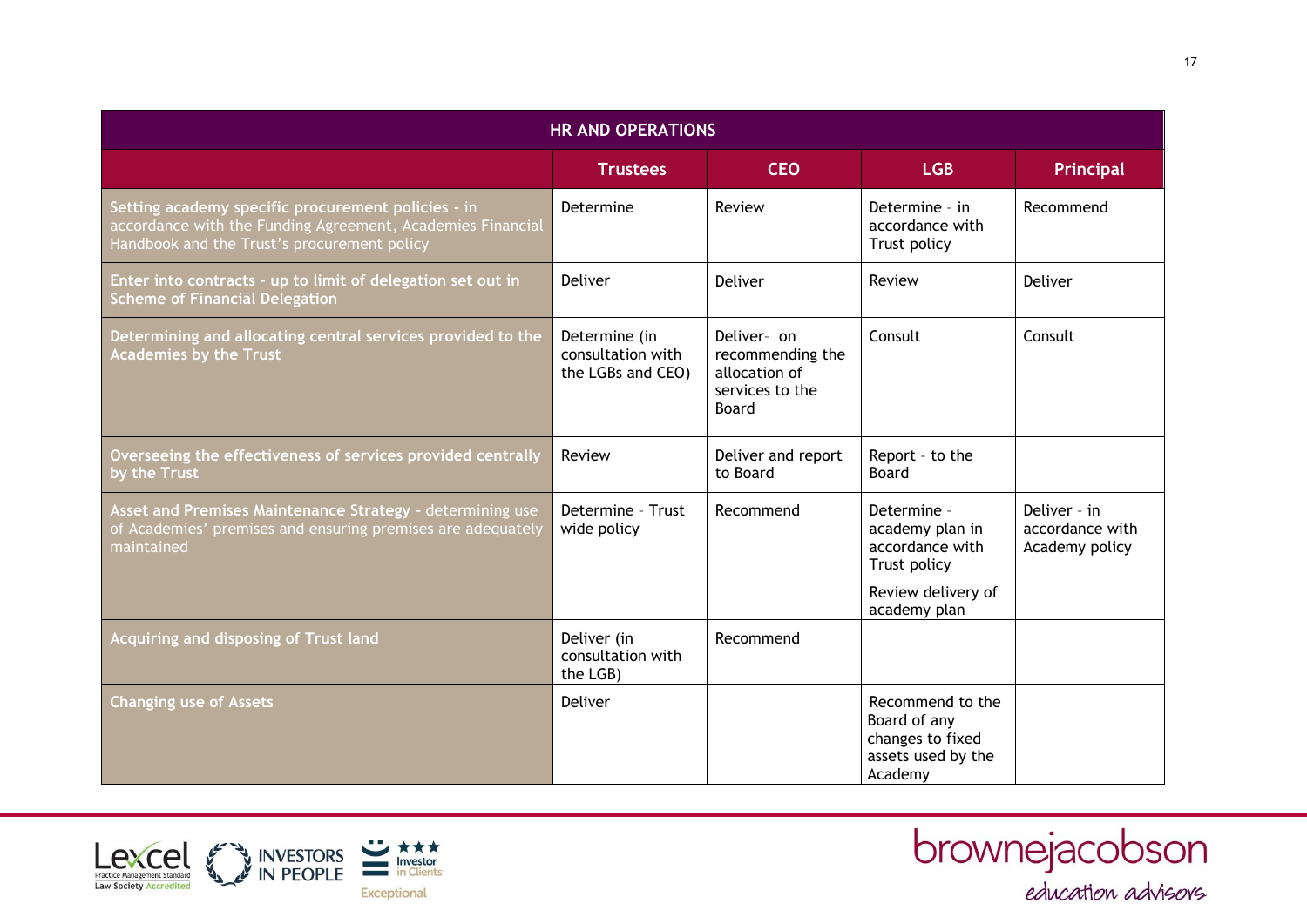| <b>HR AND OPERATIONS</b>                                                                                                                                                                           |                 |                                    |            |           |
|----------------------------------------------------------------------------------------------------------------------------------------------------------------------------------------------------|-----------------|------------------------------------|------------|-----------|
|                                                                                                                                                                                                    | <b>Trustees</b> | <b>CEO</b>                         | <b>LGB</b> | Principal |
| Arranging insurance for the Trust                                                                                                                                                                  | Review          | <b>Deliver</b>                     |            |           |
| Media and PR - overseeing public relations activities to<br>project the activities of the Trust and the Academies to the<br>wider community                                                        | Review          | Deliver - Trust<br>wide activities | Comply     | Comply    |
| Information management - including adopting and following<br>policies for information security and compliance with Fol<br>and DPA legislation and maintaining accurate records<br>(staff, student) | Determine       | <b>Deliver</b>                     | Comply     | Comply    |
| <b>Academy Prospectus</b>                                                                                                                                                                          |                 | Review                             | Deliver    | Recommend |
| <b>Trust Prospectus and website</b>                                                                                                                                                                | Review          | <b>Deliver</b>                     |            |           |